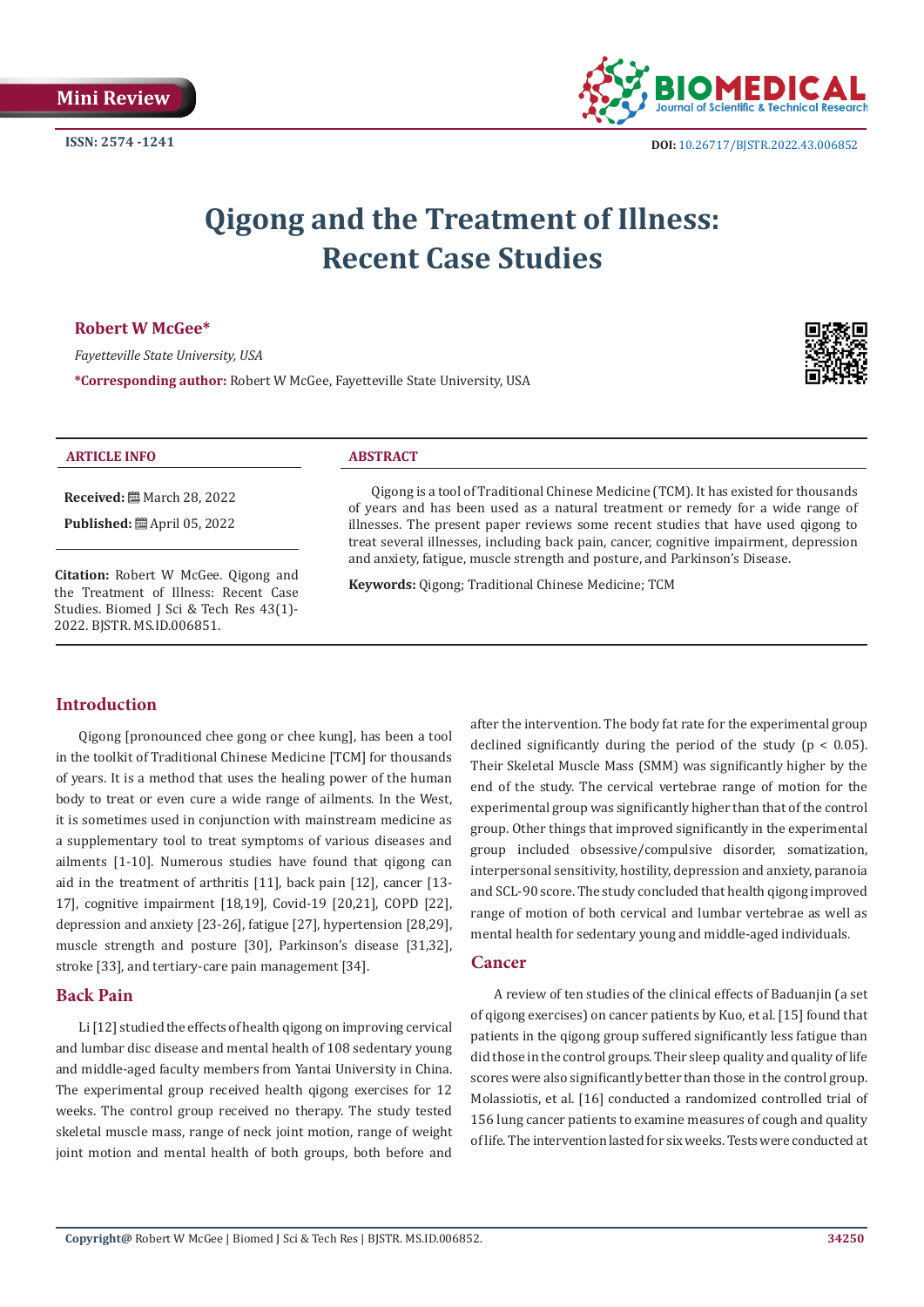the start of the study, at the end of the study, and six weeks after the end of the study. At the end of the six-week intervention, the qigong group experienced significant improvement in fatigue ( $p = 0.004$ ). dyspnea ( $p = 0.002$ ) and anxiety ( $p = 0.049$ ). The experimental group had significant improvement over the control group in the areas of dyspnea, the secondary outcomes of cough, global health status, functional well-being and quality of life. Although qigong did not alleviate the symptom cluster experience, it was effective in improving the quality of life, cough and dyspnea. The study concluded that it may not be beneficial to use qigong exercises to manage fatigue, dyspnea or anxiety, it may be beneficial in managing respiratory symptoms. Lastly, men benefited more from the qigong exercises than did the women. Quixadá, et al. [17] conducted a study to determine the effect of qigong exercises on the posture and mood of 21 breast cancer survivors who had persistent post-surgical pain. The study used therapeutic qigong mind-body training and lasted 12 weeks. They found that pain severity decreased while vertical spine angle improved. The study concluded that qigong may be a promising intervention for addressing bio psychosocially complex interventions such as persistent postsurgical pain in breast cancer survivors.

# **Cognitive Impairment**

Breast cancer survivors often suffer from cognitive deficits caused at least partially by their cancer. The result is a reduced quality of life. James, et al. [19] conducted a study of cognitive impairment among 32 breast cancer survivors aged 65-75 who participated in 8 weeks of qigong and Tai Chi Easy (a special program of tai chi designed for individuals with health problems) training. They concluded that participation in qigong exercises and Tai Chi Easy may improve cognitive function and quality of life.

# **Depression and Anxiety**

Liu, et al. [25] examined the results of four random controlled trials and six non-randomized comparison studies involving a total of 1,244 adolescents to determine the effect of tai chi and qigong exercises on the psychological status of adolescents. They found that tai chi and qigong exercises can reduce anxiety and depression as well as cortisol level. The effects on stress, mood and self-esteem were not significant.

# **Fatigue**

Wang, et al. [27] examined the results of 16 randomized control trials involving patients with cancer chronic fatigue syndrome and other diseases to determine whether qigong exercises had any effect on total fatigue intensity. They found that the qigong exercise group had significant improvement (p < 0.00001).

### **Muscle Strength and Posture**

Carcelén-Fraile, et al. [30] conducted a randomized clinical trial on 125 Spanish middle-aged and postmenopausal women to determine whether a qigong exercise program would have a beneficial effect on muscle strength and postural control. The program lasted for 12 weeks. They found that the experimental group had improved muscle strength, mean velocity of the displacement of the center of pressure, and surface sway area and postural control.

#### **Parkinson's Disease**

Li, et al. [31] conducted a study of 40 patients with Parkinson's Disease to determine what effect qigong exercises had on lower limb motor function. The experimental ground did qigong exercises for 12 weeks while the control group did not perform any physical activity. At the end of the study, the experimental group improved the constant- and high-speed stride length and gait velocity, compared to the control group, but not the constant-and high-speed stride frequency. Their left and right hip flexion and extension range improved, as did their left and right knee flexion range. Their Timed Up and Go time became significantly slower. Wan, et al. [32] measured motor function improvements with patients who had Parkinson's Disease. Forty patients completed the study. The experimental group performed qigong exercises 4 times per week, for 60 minutes each session, for twelve weeks. The control group were treated with medication but did not perform the qigong exercises. At the end of the study, the control group did not experience any differences in the variables tested, except for the joint range of motion, which had decreased. The experimental group had increased significantly the length of time for the one-leg balance test (p < 0.01). The TUG test time was reduced significantly (p < 0.01). Their joint range of motion and gait improved significantly.

# **References**

- 1. [McGee Robert W \(2021\) Tai Chi, Qigong and the Treatment of Disease.](https://biomedres.us/pdfs/BJSTR.MS.ID.005531.pdf) [Biomedical Journal of Scientific & Technical Research 34\(2\): 26627-](https://biomedres.us/pdfs/BJSTR.MS.ID.005531.pdf) [26633.](https://biomedres.us/pdfs/BJSTR.MS.ID.005531.pdf)
- 2. McGee Robert W (2021) The Use of Yi Jin Jing to [T](http://ssrn.com/abstract=3685542)reat Illness: A Summary of Three Studies. Academia Letters, Article 547.
- 3. [McGee Robert W \(2020\) Qigong: A Bibliography of Books and Other](http://ssrn.com/abstract=3685542) [Materials, Fayetteville State University, Broadwell College of Business](http://ssrn.com/abstract=3685542) [and Economics, Studies in the Economics of Qigong.](http://ssrn.com/abstract=3685542)
- 4. [McGee Robert W \(2020\) A Bibliography of Recent Medical Research on](http://ssrn.com/abstract=3685561) [Qigong, Fayetteville State University, Broadwell College of Business and](http://ssrn.com/abstract=3685561) [Economics, Studies in the Economics of Qigong.](http://ssrn.com/abstract=3685561)
- 5. [McGee Robert W \(2020\) Ba Duan Jin as a Treatment for Physical](https://ssrn.com/abstract=3685571) [Ailments: A Bibliography of Recent Medical Research, Fayetteville State](https://ssrn.com/abstract=3685571) [University, Broadwell College of Business and Economics, Studies in the](https://ssrn.com/abstract=3685571) [Economics of Qigong.](https://ssrn.com/abstract=3685571)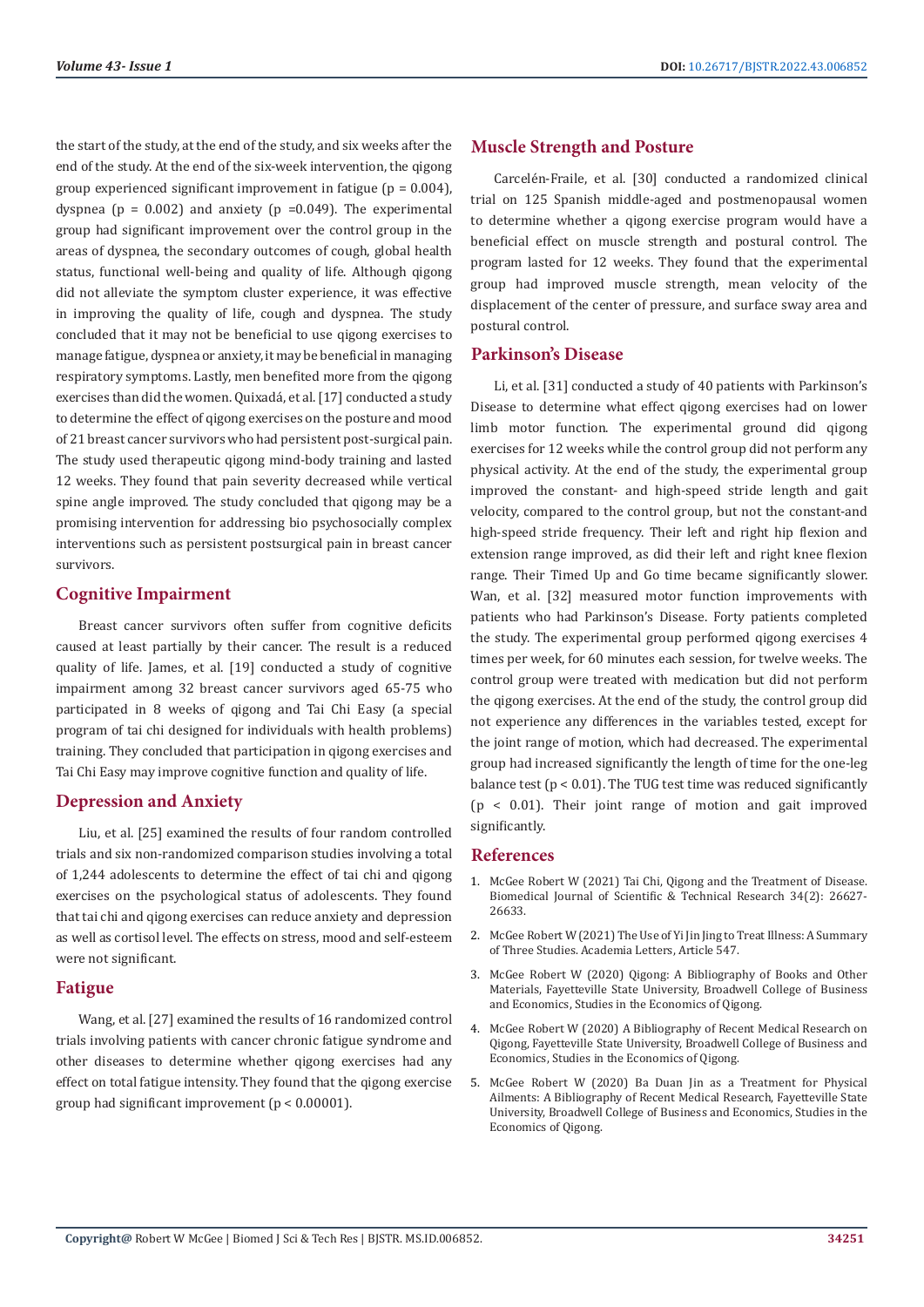- 6. [McGee Robert W \(2020\) Wu Qin Xi as a Treatment for Physical Ailments:](https://ssrn.com/abstract=3685575)  [A Bibliography of Recent Medical Research, Fayetteville State University,](https://ssrn.com/abstract=3685575)  [Broadwell College of Business and Economics, Studies in the Economics](https://ssrn.com/abstract=3685575)  [of Qigong.](https://ssrn.com/abstract=3685575)
- 7. [McGee Robert W \(2020\) The Use of Yi Jin Jing to Treat Illness: A Summary](https://ssrn.com/abstract=3685577)  [of Three Studies, Fayetteville State University, Broadwell College of](https://ssrn.com/abstract=3685577)  [Business and Economics, Studies in the Economics of Qigong.](https://ssrn.com/abstract=3685577)
- 8. McGee Robert W (2021) Tai Chi, Qigong and Transgender Health. Fayetteville State University, Broadwell College of Business and Economics, Studies in the Economics of Tai Chi and Qigong.
- 9. [Cristina Rossi, Claudia Maggiore, Maria Maddalena Rossi, Alessio](https://pubmed.ncbi.nlm.nih.gov/34670415/)  [Filippone, Donatella Guarino, et al. \(2021\) A Model of an Integrative](https://pubmed.ncbi.nlm.nih.gov/34670415/)  [Approach to Breast Cancer Patients. Integr Cancer Ther 20:](https://pubmed.ncbi.nlm.nih.gov/34670415/)  [15347354211040826.](https://pubmed.ncbi.nlm.nih.gov/34670415/)
- 10. [Zenong Yin, Cristina E Martinez, Shiyu Li, Martha Martinez, Kezhi Peng,](https://pubmed.ncbi.nlm.nih.gov/34723824/)  [et al. \(2021\) Adapting Chinese Qigong Mind-Body Exercise for Healthy](https://pubmed.ncbi.nlm.nih.gov/34723824/)  [Aging in Older Community-Dwelling Low-income Latino Adults: Pilot](https://pubmed.ncbi.nlm.nih.gov/34723824/)  [Feasibility Study. JMIR Aging 4\(4\): e29188.](https://pubmed.ncbi.nlm.nih.gov/34723824/)
- 11. [McGee Robert W \(2021\) Tai Chi, Qigong and the Treatment of Arthritis.](https://biomedres.us/pdfs/BJSTR.MS.ID.006051.pdf)  [Biomedical Journal of Scientific & Technical Research 37\(5\): 29724-](https://biomedres.us/pdfs/BJSTR.MS.ID.006051.pdf) [29734.](https://biomedres.us/pdfs/BJSTR.MS.ID.006051.pdf)
- 12. [Li B \(2021\) Effects of Health Qigong in Improving the Cervical and](https://pubmed.ncbi.nlm.nih.gov/34540743/)  [Lumbar Disc Disease and Mental Health Status of Sedentary Young and](https://pubmed.ncbi.nlm.nih.gov/34540743/)  [Middle-Aged Faculties. Iran J Public Health 50\(6\): 1224-1232.](https://pubmed.ncbi.nlm.nih.gov/34540743/)
- 13. [McGee Robert W \(2021\) Tai Chi, Qigong and the Treatment of Cancer.](https://biomedres.us/pdfs/BJSTR.MS.ID.005621.pdf)  [Biomedical Journal of Scientific & Technical Research, 34\(5\): 27173-](https://biomedres.us/pdfs/BJSTR.MS.ID.005621.pdf) [27182.](https://biomedres.us/pdfs/BJSTR.MS.ID.005621.pdf)
- 14. [McGee Robert W \(2020\) Qigong and the Treatment and Prevention of](https://ssrn.com/abstract=3692125)  [Cancer, Fayetteville State University, Broadwell College of Business and](https://ssrn.com/abstract=3692125)  [Economics, Studies in the Economics of Qigong.](https://ssrn.com/abstract=3692125)
- 15. [Kuo CC, Wang CC, Chang WL, Liao TC, Chen PE, et al. \(2021\) Clinical](https://pubmed.ncbi.nlm.nih.gov/33880125/)  [Effects of Baduanjin Qigong Exercise on Cancer Patients: A Systematic](https://pubmed.ncbi.nlm.nih.gov/33880125/)  [Review and Meta-Analysis on Randomized Controlled Trials. Evid Based](https://pubmed.ncbi.nlm.nih.gov/33880125/)  [Complement Alternat Med 2021: 6651238.](https://pubmed.ncbi.nlm.nih.gov/33880125/)
- 16. [Molassiotis A, Vu DV, Ching SSY \(2021\) The Effectiveness of Qigong in](https://pubmed.ncbi.nlm.nih.gov/33847150/)  [Managing a Cluster of Symptoms \(Breathlessness-Fatigue-Anxiety\)](https://pubmed.ncbi.nlm.nih.gov/33847150/)  [in Patients with Lung Cancer: A Randomized Controlled Trial. Integr](https://pubmed.ncbi.nlm.nih.gov/33847150/)  [Cancer Ther 20: 15347354211008253.](https://pubmed.ncbi.nlm.nih.gov/33847150/)
- 17. [Ana Paula Quixadá, Jose G V Miranda, Kamila Osypiuk, Paolo Bonato,](https://pubmed.ncbi.nlm.nih.gov/35265005/)  [Gloria Vergara-Diaz, et al. \(2022\) Qigong Training Positively Impacts](https://pubmed.ncbi.nlm.nih.gov/35265005/)  [Both Posture and Mood in Breast Cancer Survivors With Persistent](https://pubmed.ncbi.nlm.nih.gov/35265005/)  [Post-surgical Pain: Support for an Embodied Cognition Paradigm. Front](https://pubmed.ncbi.nlm.nih.gov/35265005/)  [Psychol 13: 800727.](https://pubmed.ncbi.nlm.nih.gov/35265005/)
- 18. [McGee Robert W \(2021\) Ba Duan Jin and the Treatment of Illness in](https://biomedres.us/pdfs/BJSTR.MS.ID.006424.pdf)  [General, and Cognitive Impairment in Particular. Biomedical Journal of](https://biomedres.us/pdfs/BJSTR.MS.ID.006424.pdf)  [Scientific & Technical Research 40\(2\): 32058-32065.](https://biomedres.us/pdfs/BJSTR.MS.ID.006424.pdf)
- 19. [James D, Larkey L, Han S \(2021\) Older Breast Cancer Survivors' Cognitive](https://europepmc.org/article/pmc/pmc8681352)  [Response to Qigong/Tai Chi Easy: An Exploratory Analysis. Innov Aging](https://europepmc.org/article/pmc/pmc8681352)  [5\(Suppl 1\): 691-692.](https://europepmc.org/article/pmc/pmc8681352)
- 20. [McGee Robert W \(2020\) Qigong and the Treatment and Prevention of](https://europepmc.org/article/PPR/PPR245323%20and%20https:/plus.europepmc.org/)  [COVID-19, Fayetteville State University, Broadwell College of Business](https://europepmc.org/article/PPR/PPR245323%20and%20https:/plus.europepmc.org/)  [and Economics, Studies in the Economics of Qigong.](https://europepmc.org/article/PPR/PPR245323%20and%20https:/plus.europepmc.org/)
- 21. Chen Z, Sokan A (2021) Impact of COVID-19 on Older Employees of a Large State University: Findings from a Mixed-Methods Study. Innov Aging 5(Suppl 1): 64-65.
- 22. [Dong X, Wang X, Jia N, Chen X, Ding M \(2021\) A comparison between](https://pubmed.ncbi.nlm.nih.gov/34032718/) [Qigong exercise and cycle ergometer exercise for the rehabilitation of](https://pubmed.ncbi.nlm.nih.gov/34032718/) [chronic obstructive pulmonary disease: A pilot randomized controlled](https://pubmed.ncbi.nlm.nih.gov/34032718/) [trial \(CONSORT\). Medicine \(Baltimore\) 100\(21\): e26010.](https://pubmed.ncbi.nlm.nih.gov/34032718/)
- 23. [McGee Robert W \(2021\) Tai Chi, Qigong and the Treatment of Depression](https://biomedres.us/pdfs/BJSTR.MS.ID.005823.pdf) [and Anxiety. Biomedical Journal of Scientific & Technical Research 36\(2\):](https://biomedres.us/pdfs/BJSTR.MS.ID.005823.pdf) [28350-28354.](https://biomedres.us/pdfs/BJSTR.MS.ID.005823.pdf)
- 24. [Leung KW, Yang YJ, Hui SS, Woo J \(2021\) Mind-Body Health Benefits](https://www.hindawi.com/journals/ecam/2021/7443498/) [of Traditional Chinese Qigong on Women: A Systematic Review of](https://www.hindawi.com/journals/ecam/2021/7443498/) [Randomized Controlled Trials. Evid Based Complement Alternat Med](https://www.hindawi.com/journals/ecam/2021/7443498/) [2021: 7443498.](https://www.hindawi.com/journals/ecam/2021/7443498/)
- 25. [Liu X, Li R, Cui J, Fang Liu, Lee Smith, et al. \(2021\) The Effects of Tai](https://www.ncbi.nlm.nih.gov/pmc/articles/PMC8652254/) [Chi and Qigong Exercise on Psychological Status in Adolescents: A](https://www.ncbi.nlm.nih.gov/pmc/articles/PMC8652254/) [Systematic Review and Meta-Analysis. Front Psychol 12: 746975.](https://www.ncbi.nlm.nih.gov/pmc/articles/PMC8652254/)
- 26. [Lyu J, Wei Y, Li H, Dong J, Zhang X \(2021\) The effect of three-circle](https://pubmed.ncbi.nlm.nih.gov/34128894/) [post standing \(Zhanzhuang\) qigong on the physical and psychological](https://pubmed.ncbi.nlm.nih.gov/34128894/) [well-being of college students: A randomized controlled trial. Medicine](https://pubmed.ncbi.nlm.nih.gov/34128894/) [\(Baltimore\) 100\(24\): e26368.](https://pubmed.ncbi.nlm.nih.gov/34128894/)
- 27. [Wang R, Huang X, Wu Y, Sun D \(2021\) Efficacy of Qigong Exercise for](https://pubmed.ncbi.nlm.nih.gov/34239889/) [Treatment of Fatigue: A Systematic Review and Meta-Analysis. Front](https://pubmed.ncbi.nlm.nih.gov/34239889/) [Med \(Lausanne\) 8: 684058.](https://pubmed.ncbi.nlm.nih.gov/34239889/)
- 28. [McGee Robert W \(2021\) Tai Chi, Qigong and the Treatment of](https://biomedres.us/pdfs/BJSTR.MS.ID.006256.pdf) [Hypertension. Biomedical Journal of Scientific & Technical Research](https://biomedres.us/pdfs/BJSTR.MS.ID.006256.pdf) [39\(1\): 31055-31062.](https://biomedres.us/pdfs/BJSTR.MS.ID.006256.pdf)
- 29. [Dong X, Shi Z, Ding M, Yi X \(2021\) The Effects of Qigong for Hypertension:](https://pubmed.ncbi.nlm.nih.gov/34659434/) [A Meta-Analysis of Randomized Controlled Trials. Evid Based](https://pubmed.ncbi.nlm.nih.gov/34659434/) [Complement Alternat Med 2021: 5622631.](https://pubmed.ncbi.nlm.nih.gov/34659434/)
- 30. [María Del Carmen Carcelén-Fraile, Agustín Aibar-Almazán, Antonio](https://pubmed.ncbi.nlm.nih.gov/34957157/) [Martínez-Amat, Vânia Brandão-Loureiro, José Daniel Jiménez-García,](https://pubmed.ncbi.nlm.nih.gov/34957157/) [et al. \(2021\) Qigong for Muscle Strength and Static Postural Control](https://pubmed.ncbi.nlm.nih.gov/34957157/) [in Middle-Aged and Older Postmenopausal Women: A Randomized](https://pubmed.ncbi.nlm.nih.gov/34957157/) [Controlled Trial. Front Med \(Lausanne\) 8: 784320.](https://pubmed.ncbi.nlm.nih.gov/34957157/)
- 31. [Li X, Lv C, Liu X, Qin X \(2022\) Effects of Health Qigong Exercise on Lower](https://pubmed.ncbi.nlm.nih.gov/35252225/) [Limb Motor Function in Parkinson's Disease. Front Med \(Lausanne\) 8:](https://pubmed.ncbi.nlm.nih.gov/35252225/) [809134.](https://pubmed.ncbi.nlm.nih.gov/35252225/)
- 32. [Zhirong Wan, Xiaolei Liu, Hui Yang, Fang Li, Lingling Yu, et al. \(2021\)](https://pubmed.ncbi.nlm.nih.gov/33953563/) [Effects of Health Qigong Exercises on Physical Function on Patients with](https://pubmed.ncbi.nlm.nih.gov/33953563/) [Parkinson's Disease. J Multidiscip Healthc 14: 941-950.](https://pubmed.ncbi.nlm.nih.gov/33953563/)
- 33. [Srailova KB, Raimkulov BN, Nurguzhaev ES, Gafurov BG, Taukebayeva](https://pubmed.ncbi.nlm.nih.gov/34956965/) [GB \(2021\) Dynamics of clinical and neurological changes in patients](https://pubmed.ncbi.nlm.nih.gov/34956965/) [with acute ischemic stroke in an open clinical study. Med J Islam Repub](https://pubmed.ncbi.nlm.nih.gov/34956965/) [Iran 35: 119.](https://pubmed.ncbi.nlm.nih.gov/34956965/)
- 34. [Curry L, Pike M, Lynch M, Marcon D, Sawynok J \(2021\) Observational](https://pubmed.ncbi.nlm.nih.gov/34239585/) [Study of Qigong as a Complementary Self-Care Practice at a Tertiary-](https://pubmed.ncbi.nlm.nih.gov/34239585/)[Care Pain Management Unit. Evid Based Complement Alternat Med](https://pubmed.ncbi.nlm.nih.gov/34239585/) [2021: 6621069.](https://pubmed.ncbi.nlm.nih.gov/34239585/)